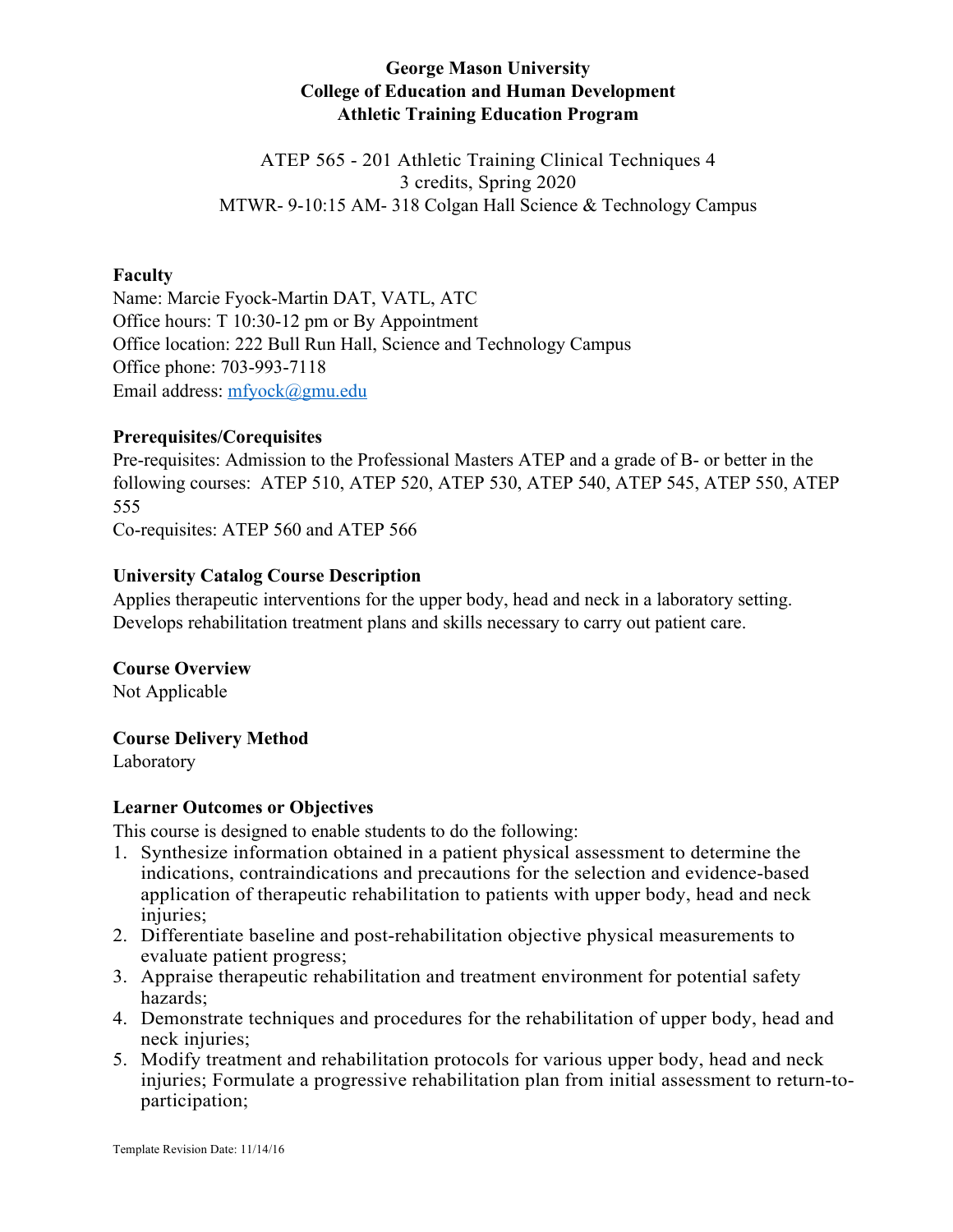- 6. Employ appropriate clinical therapeutic rehabilitation techniques, exercises, and equipment;
- 7. Adapt appropriate clinical therapeutic rehabilitation techniques, exercises, and equipment according to patient physiological and psychological response;
- 8. Compile functional testing procedures and appraise information to determine appropriate return-to-participation;
- 9. Employ proper medical documentation procedures;
- 10.Create lines of communication to elicit and convey information about the patient's status and the prescribed rehabilitation protocol(s); and,
- 11. Facilitate patient confidentiality.

### **Professional Standards**

Upon completion of this course, students will have met the following professional standards:

The course meets Commission on Accreditation of Athletic Training Education (CAATE) competencies and proficiencies in one or more of the following content areas: clinical examination and diagnosis, and therapeutic interventions.

### **Required Texts**

- 1. Prentice, W. (2015). *Rehabilitation Techniques for Sports Medicine and Athletic Training.*   $(6<sup>th</sup>$  ed.). Slack Incorporated.
- 2. Knight K., Draper D. (2012). *Therapeutic Modalities: The Art and Science.* Lippincott, Williams & Wilkins.
- 3. Additional readings as assigned via Blackboard.

# **Course Performance Evaluation**

Students are expected to submit all assignments on time in the manner outlined by the instructor (e.g., Blackboard, Tk20, hard copy). Students will be evaluated on content standards (knowledge gained) and psychomotor competency performance (demonstration of the skill content). Content standards and psychomotor skills will be assessed via practical skill demonstrations (Competency Evaluations) and a comprehensive practical examination. Class participation will be assessed through completion of daily class activities.

#### • **Assignments and/or Examinations Competency Assessments**

Performance will be assessed through completion of cognitive and psychomotor competency examinations.

### **Comprehensive Practical Examination**

One comprehensive practical examination will be administered. The examination will require a demonstration of content knowledge and psychomotor skill gained throughout the entire semester.

**Critically Appraised Topic Assignment** *-* A critically appraised topic (CAT) is essentially a brief systematic review and critique of the most current and best available evidence to answer a focused clinical question. These questions should be related to the recognition, rehabilitation, and prevention of sport-related injuries. You will complete the CAT manuscript in its entirety following the author guidelines of IJATT manuscript. A complete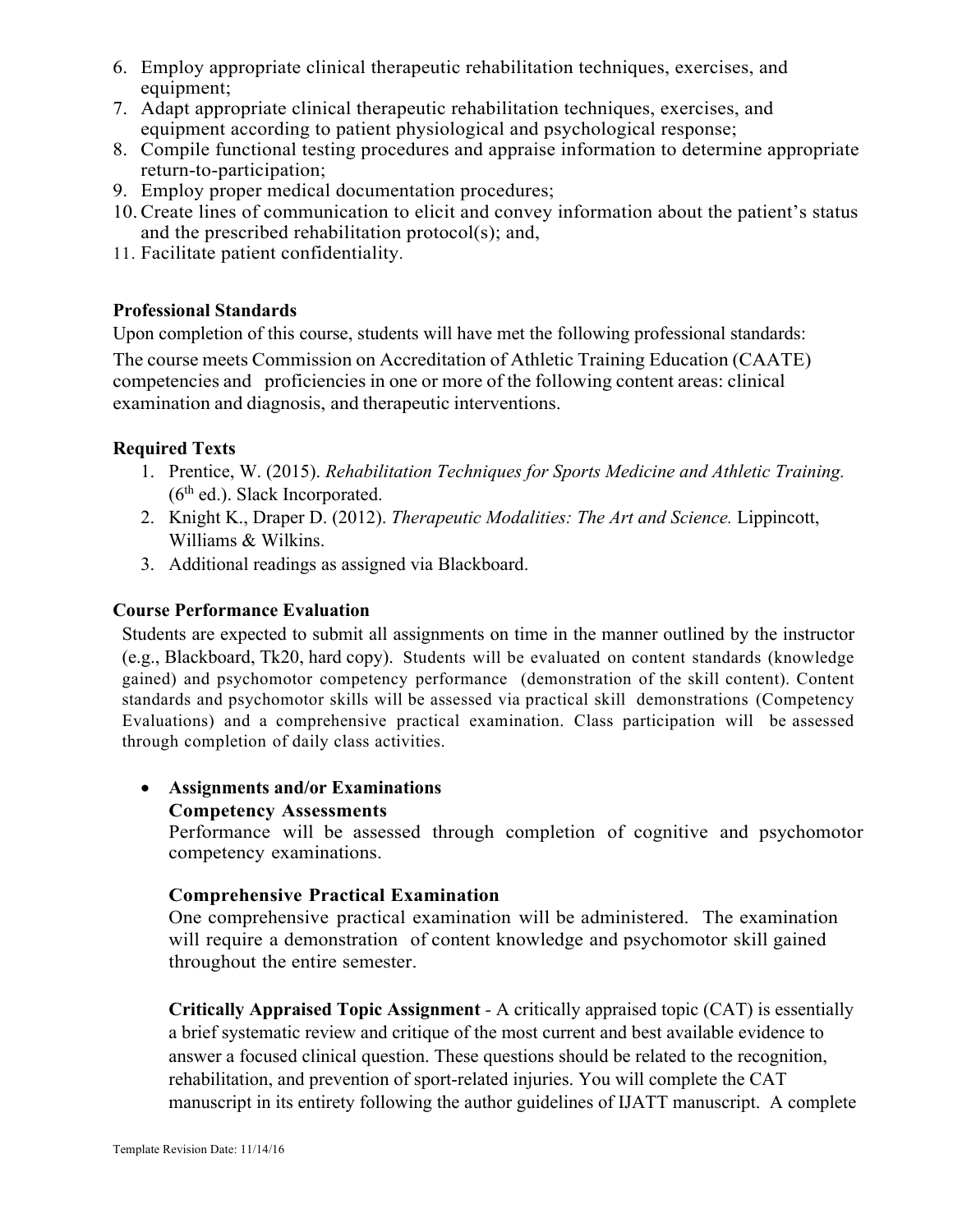assignment description and grading rubric will be available on Blackboard. You will subsequently present your CAT in your practicum class.

### • **Other Requirements Professionalism**

Students are expected to exhibit professional behaviors and dispositions at all times. It is critical that each student conduct himself/herself in an appropriate manner and decorum fitting of a health care provider. Making light of injuries, conditions, or illnesses or any action that is not respectful to the class, instructor, or patient study will not be tolerated. Submission of documents or assignments should not include personal information and should comply with Health Insurance Portability & Accountability Act (HIPAA) regulations.

*Communication* – When communicating with the instructor and classmates, either face-toface or via email, students should address the other person appropriately, use appropriate language and maintain a civil demeanor.

*Responsibility/Accountability/ Honesty/Integrity*– Professionals take responsibility for their actions and are accountable. This can occur at multiple levels but generally consists of being on time, completing assignments on time, submitting work that is of the appropriate quality, honoring commitments and owning up to mistakes. Students are expected to interact with the instructor and classmates in appropriate, respectful and civil behaviors. Professionals keep their word when committing to something and act in an ethical and respectful manner. See George Mason University policy for further guidance.

*Professionalism evaluation – Any professionalism violation will be documented by the instructor. Violations will result in a 1-point deduction per episode from the final point total.*

# **Attendance**

Attending, being on time for class, active participation and respect for peers and instructor are important components of this course. Therefore, students will lose credit for not attending and contributing to the class. *An unexcused absence will result in a point reduction of the student's final grade. Each late arrival will result in 1 point reduction of the student's final grade.* If a student arrives more than 20 minutes after the beginning of class, it will be recorded as an unexcused absent even if the student attends the class. Excused absences include the following: illness (must bring a receipt or note from a doctor), family death, athletic/academic event (contact instructor in advance), and others at the discretion of the instructor. For known upcoming absences, students must contact the instructor at least one week in advance to the missed class to make up work. In the case of illness or some other unforeseen absence, the student must contact the instructor before the course meeting via e-mail. At the next attended class meeting the student will discuss material that is to be completed. *Students will have one week from the excused absence to complete any missed assignments.* It is the student's obligation to pursue any make-up work. Attendance will be recorded at the beginning of class.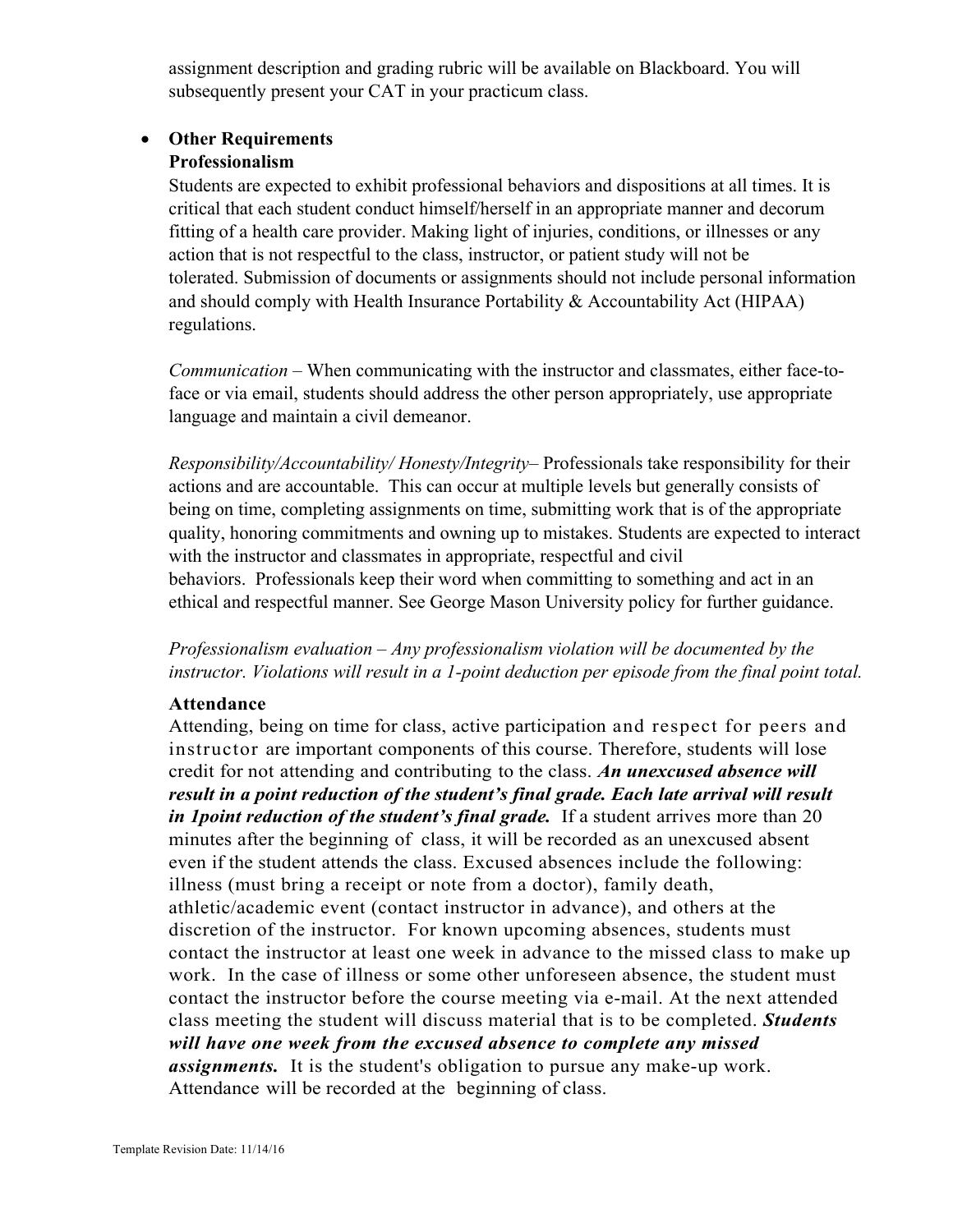### • **Grading**

# **Course Grading Scale**

| <b>ASSESSMENT</b>           | <b>NUMBER</b> | % of Total Grade |
|-----------------------------|---------------|------------------|
| Class Participation $\&$    |               |                  |
| Professionalism             |               |                  |
| <b>Practical Competency</b> |               |                  |
| <b>CAT Manuscript</b>       |               | 30               |
| Comprehensive               |               | 20               |
| <b>Practical Exam</b>       |               |                  |
| TOTAL                       |               | $00\%$           |

### **Grading Scale**

The student's final letter grade will be earned based on the following scale:

| Grade                       | Percentage   |  |
|-----------------------------|--------------|--|
| Α                           | $94 - 100\%$ |  |
| A-                          | $90 - 93\%$  |  |
| $B+$                        | $88 - 89\%$  |  |
| В                           | $84 - 87\%$  |  |
| В-                          | $80 - 83\%$  |  |
| $\mathcal{C}_{\mathcal{C}}$ | $70 - 79%$   |  |
| F                           | $0 - 69\%$   |  |

# **\* Although a B- is a satisfactory grade for a course, students must maintain a 3.00 average in their degree program and present a 3.00 GPA on the courses listed on the graduation application.**

Every attempt will be made to grade and return assignments in a timely manner to provide students with constructive feedback. To provide students the opportunity to fully assess the feedback provided on graded assignments, the professor will be happy to answer any questions at the next class period following the return of the assignments or during the professor's office hours. The professor acknowledges the passion with regards to grades, but unprofessional and uncivil behavior either in person or through other modes of communication will not be tolerated.

# **Name**

Your name MUST be on your papers when you turn them in. Failure to put your name will result in a 0 for the assignment.

# **Make Up Work**

Students who are absent or who arrive late without an official university or a medical doctor's excuse will not be permitted to participate in the class activities for credit the day of the absence or tardy event. There will be no make-up quizzes or exams unless an excused absence has been warranted. Students who miss an examination, quiz or other class activity because of an excused absence must complete the assignment *within a week of the excused absence*. It is the student's obligation to pursue any make-up work.

### **Late Assignments**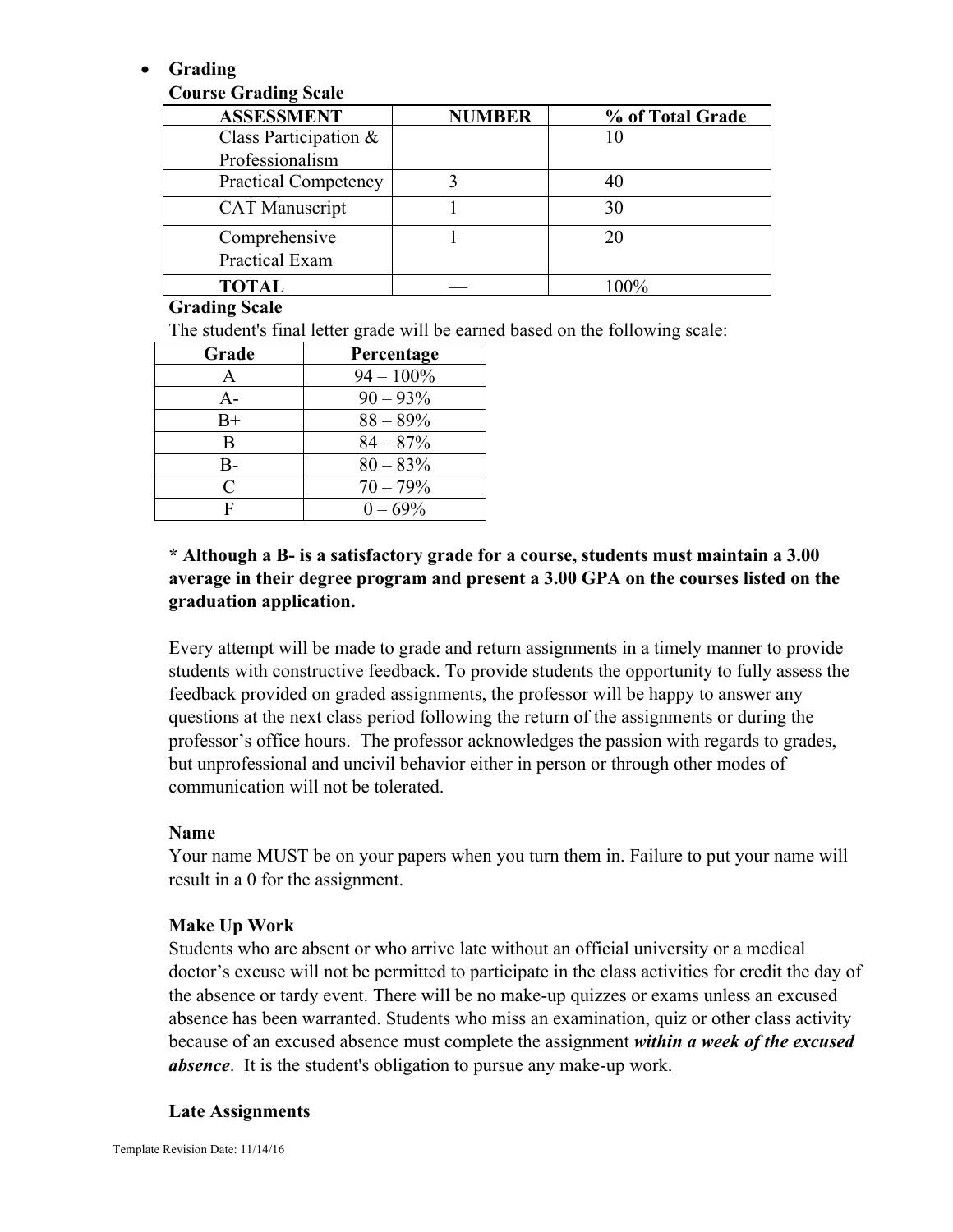# All work is due at the beginning of class time on the indicated day. **NO LATE WORK WILL BE ACCEPTED AND WILL RESULT IN A 0 GRADE!!!**

# **Professional Dispositions**

Students are expected to exhibit professional behaviors and dispositions at all times. https://cehd.gmu.edu/students/polices-procedures/

| <b>Class Schedule</b> |  |
|-----------------------|--|
|-----------------------|--|

| Week                       | <b>Day</b>  | <b>Topic</b>                                                             | <b>Readings</b>                                                                 | <b>Assignments</b>                |
|----------------------------|-------------|--------------------------------------------------------------------------|---------------------------------------------------------------------------------|-----------------------------------|
| 1<br>$3 - 23$              | M           | Welcome/Overview                                                         |                                                                                 |                                   |
|                            | T           | Developing the CAT Manuscript                                            |                                                                                 | Outline your CAT<br>for class     |
|                            | W           | <b>Rehab Concepts Review</b>                                             | <b>RI</b> Articles                                                              | Review Quiz -<br>online           |
|                            | $\mathbf R$ | Regional Interdependence<br>Concept                                      | RI Articles- Student<br>Assigned                                                |                                   |
| Week                       | Day         | <b>Topic</b>                                                             | <b>Readings</b>                                                                 | <b>Assignments</b>                |
|                            | M           | Thoracic Spine                                                           | Chapter 24<br>Thoracic Spine Articles                                           |                                   |
| $\overline{2}$             | $\mathbf T$ | Thoracic Spine                                                           |                                                                                 |                                   |
| $3 - 30$                   | W           | Thoracic Spine Lab Day                                                   |                                                                                 |                                   |
|                            | $\mathbf R$ | Thoracic Spine Lab Day                                                   |                                                                                 |                                   |
| <b>Week</b>                | Day         |                                                                          | <b>Readings</b>                                                                 | <b>Assignments</b>                |
|                            | M           | Cervical Spine                                                           | Chapter 24<br>Articles                                                          |                                   |
| 3                          | T           | Cervical Spine Lab Day                                                   |                                                                                 |                                   |
| $4-6$                      | W           | <b>Spine Written Exam- Online</b><br><b>Rehab Philosophy Development</b> |                                                                                 |                                   |
|                            | $\mathbf R$ | <b>Lab Exam Thoracic &amp; Cervical</b><br><b>Spine</b>                  |                                                                                 |                                   |
| Week                       | <b>Day</b>  |                                                                          | <b>Readings</b>                                                                 | <b>Assignments</b>                |
|                            | M           | Upper Arm/Shoulder                                                       | Chapter 17<br>Shoulder Dyskinesia<br>Articles<br><b>NATA Position Statement</b> |                                   |
| $\overline{4}$<br>$4 - 13$ | $\mathbf T$ | Upper Arm/Shoulder                                                       |                                                                                 |                                   |
|                            | W           | Upper Arm/Shoulder Lab Day                                               |                                                                                 |                                   |
|                            | ${\bf R}$   | Overhead & Throwing Pts                                                  | <b>OH</b> Athlete Articles                                                      | <b>Clinical Philosophy</b><br>Due |
| Week                       | Day         |                                                                          | <b>Readings</b>                                                                 | <b>Assignments</b>                |
|                            | M           | <b>Shoulder Written Exam</b>                                             |                                                                                 |                                   |
| 5<br>$4 - 20$              | $\mathbf T$ | Lab Exam Shoulder                                                        |                                                                                 |                                   |
|                            | W           | Elbow                                                                    | Chapter 18<br>Prevention Program in<br>Youth Pitchers Article                   |                                   |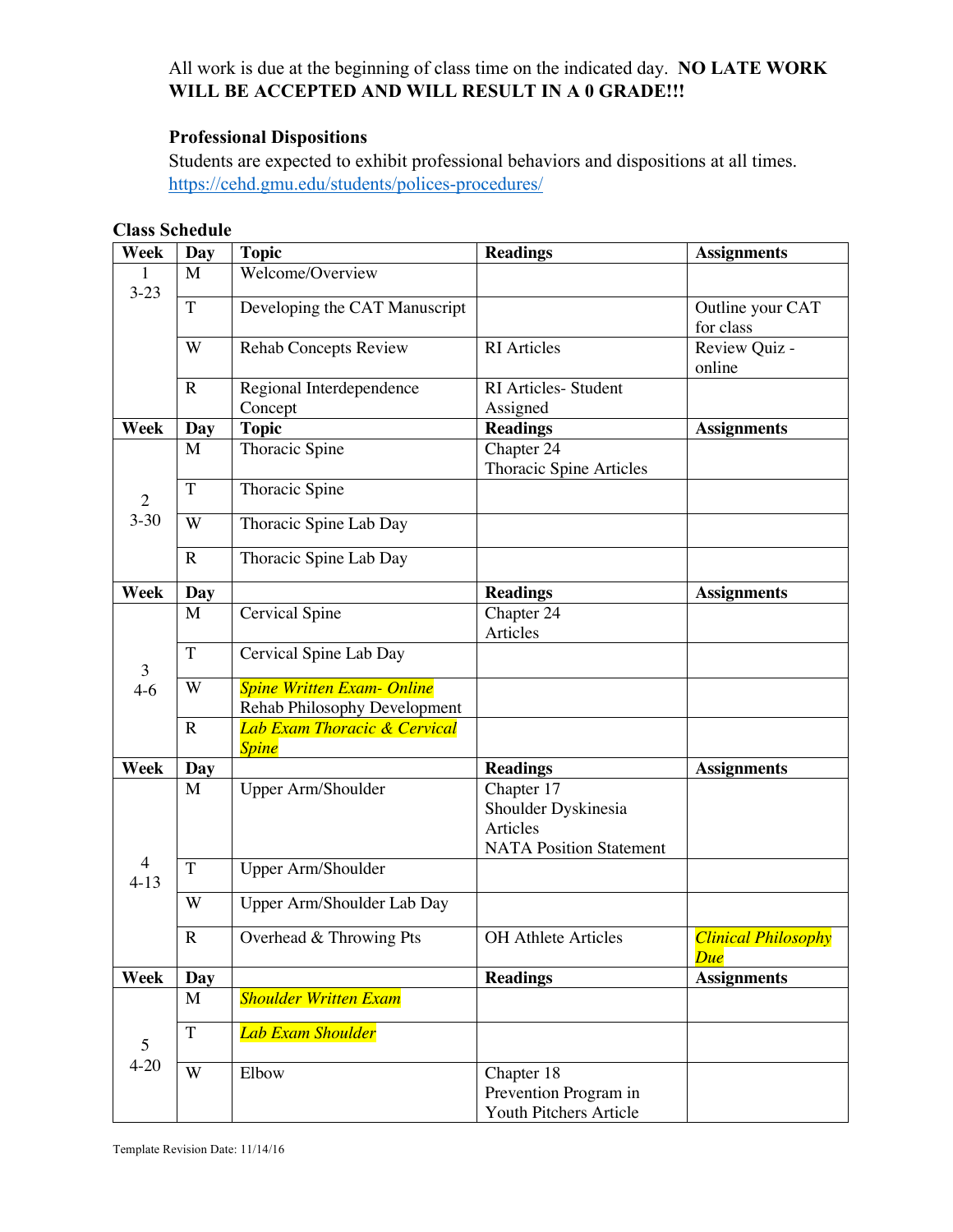|                | $\mathbf R$    | Wrist & Hand                                 | Chapter 19                                   |                                               |
|----------------|----------------|----------------------------------------------|----------------------------------------------|-----------------------------------------------|
| Week           | Day            |                                              | <b>Readings</b>                              | <b>Assignments</b>                            |
|                | M              | Elbow Wrist Hand Lab Day                     |                                              |                                               |
|                | $\overline{T}$ | Elbow, wrist & hand Written &<br>Lab exam    |                                              |                                               |
| 6<br>$4 - 27$  | W              | Concussion Rehabilitation -<br>Ashley Osborn | <b>VOMS</b> articles<br>Concussion articles  |                                               |
|                | $\mathbf R$    | Concussion Rehabilitation -<br>Sam Hacherl   | <b>Berlin Consensus</b><br>SCAT <sub>5</sub> |                                               |
| Week           | Day            |                                              | <b>Readings</b>                              | <b>Assignments</b>                            |
|                | M              | In Class Writing Day                         |                                              |                                               |
| $\overline{7}$ | T              |                                              |                                              |                                               |
| $5-4$          | W              | <b>Patient Outcome Presentations</b>         |                                              | <b>Pt Outcome</b><br><b>Assignment via BB</b> |
|                | $\mathbf R$    | <b>Patient Outcome Presentations</b>         |                                              |                                               |
| Week           | Day            | <b>Topic</b>                                 | <b>Readings</b>                              | <b>Assignments</b>                            |
|                | M              | <b>Study Day</b>                             |                                              | <b>CAT Manuscript</b><br>Due                  |
| 8              |                |                                              |                                              |                                               |
| $5 - 11$       | <b>TBD</b>     | <b>Written Final Exam</b><br>7:30-10:30 AM   |                                              |                                               |
|                | <b>TBD</b>     | Lab Final Exam<br>7:30-10:30 AM              |                                              |                                               |

Note: Faculty reserves the right to alter the schedule as necessary, with notification to students.

# **Core Values Commitment**

The College of Education and Human Development is committed to collaboration, ethical leadership, innovation, research-based practice, and social justice. Students are expected to adhere to these principles: http://cehd.gmu.edu/values/.

# **GMU Policies and Resources for Students**

### *Policies*

- Students must adhere to the guidelines of the Mason Honor Code (seehttps://catalog.gmu.edu/policies/honor-code-system/).
- Students must follow the university policy for Responsible Use of Computing (see http://universitypolicy.gmu.edu/policies/responsible-use-of-computing/).
- Students are responsible for the content of university communications sent to their Mason email account and are required to activate their account and check it regularly. All communication from the university, college, school, and program will be sent to students **solely** through their Mason email account.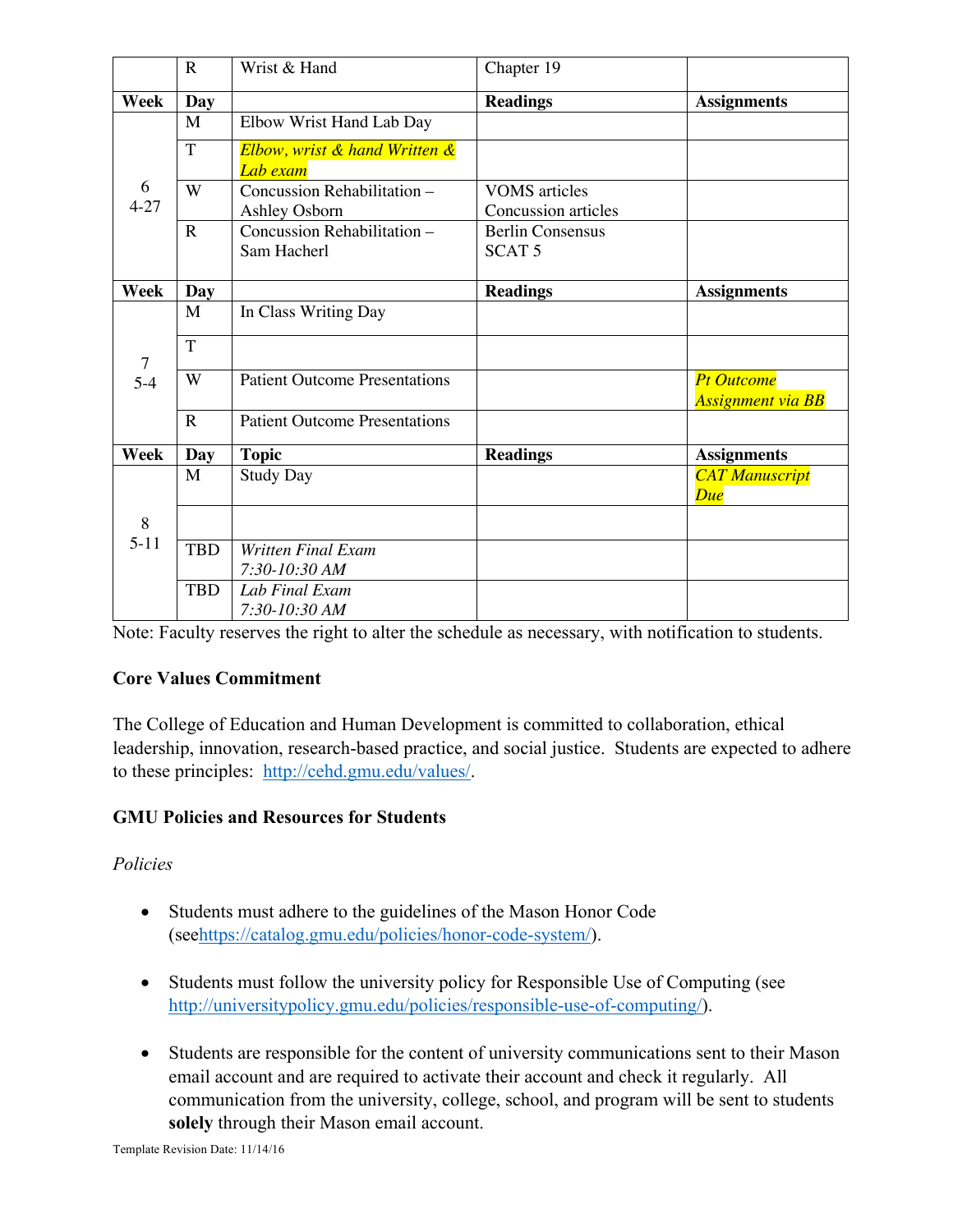- Students with disabilities who seek accommodations in a course must be registered with George Mason University Disability Services. Approved accommodations will begin at the time the written letter from Disability Services is received by the instructor (see http://ods.gmu.edu/).
- Students must follow the university policy stating that all sound emitting devices shall be silenced during class unless otherwise authorized by the instructor.

### *Campus Resources*

- **Support for submission of assignments to Tk20 should be directed to tk20help@gmu.edu or https://cehd.gmu.edu/aero/tk20. Questions or concerns regarding use of Blackboard should be directed to http://coursessupport.gmu.edu/.**
- **For information on student support resources on campus, see https://ctfe.gmu.edu/teaching/student-support-resources-on-campus For additional information on the College of Education and Human Development, please visit our website https://cehd.gmu.edu/students/ .**
	- **Notice of mandatory reporting of sexual assault, interpersonal violence, and stalking:**

**As a faculty member, I am designated as a "Responsible Employee," and must report all disclosures of sexual assault, interpersonal violence, and stalking to Mason's Title IX Coordinator per University Policy 1202. If you wish to speak with someone confidentially, please contact one of Mason's confidential resources, such as Student Support and Advocacy Center (SSAC) at 703-380-1434 or Counseling and Psychological Services (CAPS) at 703-993-2380. You may also seek assistance from Mason's Title IX Coordinator by calling 703-993-8730, or emailing titleix@gmu.edu.**

# **Technology Use During Class**

As per GMU policy, all sound emitting technology is required to be turned off during the class meeting time. Additionally, *no laptop computers*, *smart phones, IPad* will be permitted for use during class time; the exceptions are for use during presentations/projects, and technology deemed as necessary by the Office of Disability Services. Students utilizing various technology devices during class will be asked to leave class and will not be permitted to complete course work or receive any points for assignments that day.

### **E-mail Correspondence**

Only messages that originate from a George Mason University address will be accepted.

Template Revision Date: 11/14/16 Please note that e-mail is a wonderful tool for brief communication of ancillary matters, but is a poor substitute for in-person discussion of detailed matters. Therefore, to make communication more effective, e-mail correspondence from students should be limited to brief clarification of matters related to the class schedule, to receive confirmation of receipt of an assignment, to schedule a meeting, to notify the instructor of problems accessing materials on the course website, or to notify the instructor of an anticipated or unanticipated absence (to be followed by in-person discussion prior to or following the class meeting time). All other communication including